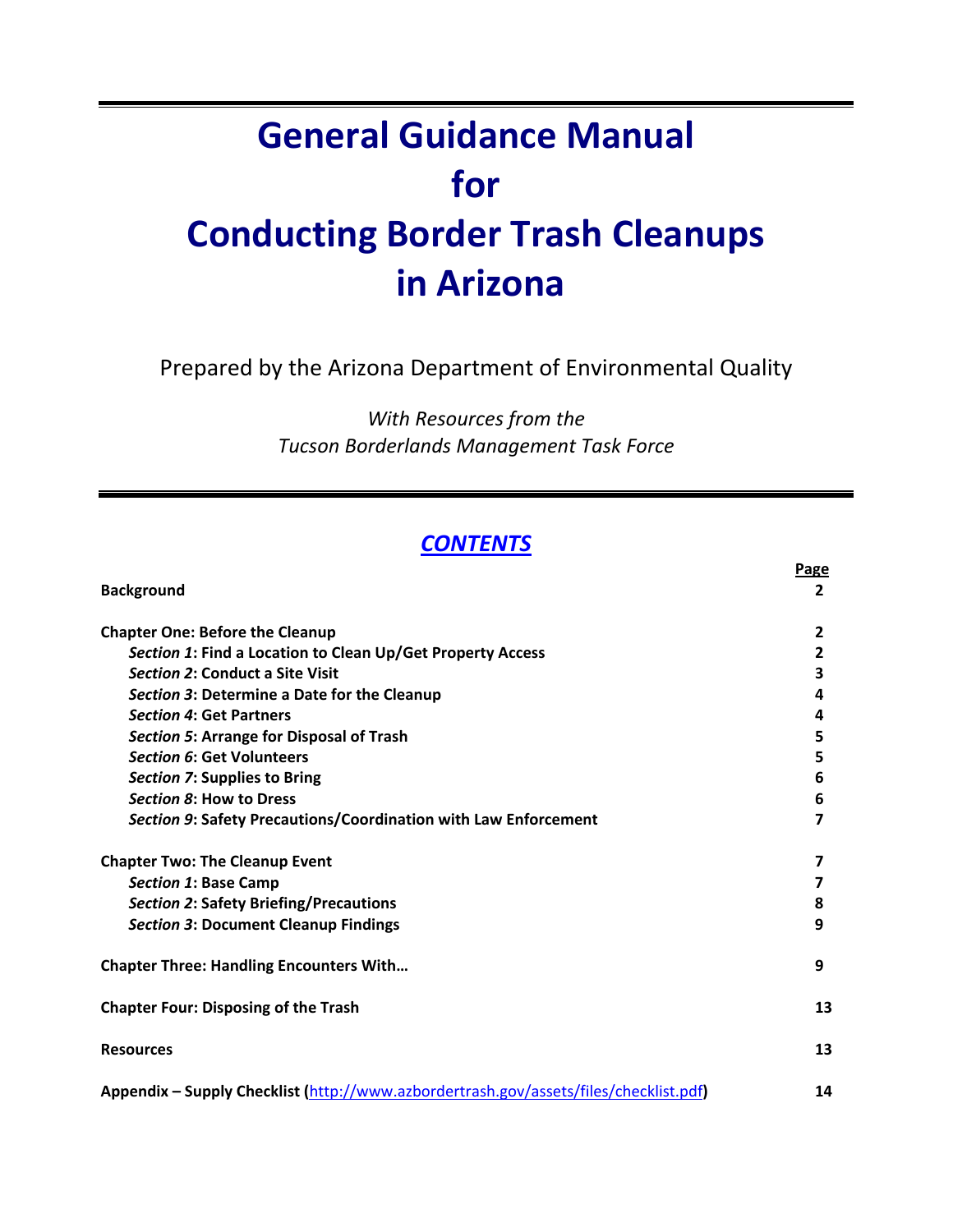# *BACKGROUND*

The environmental impact caused by illegal immigration, and the trash left behind, is increasingly found in more fragile and remote areas. Successful cleanups of border trash sites have been taking place by government and private landowners, as well as volunteer groups.

The Arizona Department of Environmental Quality (ADEQ) is pleased to provide this guidance for those conducting cleanups of border trash in Arizona, to help make the cleanups more efficient, cost effective, sustainable and safe, and to raise awareness of situations unique to these types of cleanups. The manual is divided into tips for before a cleanup, during a cleanup, how to manage encounters with certain situations and final disposal of the trash.

Additional resources can be found on the Arizona Border Trash (AZBT) Web site at [www.azbordertrash.gov](http://www.azbordertrash.gov/). Questions can be addressed to [AZBorderTrash@azdeq.gov.](mailto:AZBorderTrash@azdeq.gov) Resources used to develop this manual are listed at the end of the document and can be helpful as well.

# **\_\_\_\_\_\_\_\_\_\_\_\_\_\_\_\_\_\_\_\_\_\_\_\_\_\_\_\_\_\_\_\_\_\_\_\_** *CHAPTER ONE: Before the Cleanup*

#### *SECTIONS*

- **1) Find a Location to Clean Up/Get Property Access**
- **2) Conduct a Site Visit**
- **3) Determine a Date for the Cleanup**
- **4) Get Partners**
- **5) Arrange for Disposal of Trash**
- **6) Get Volunteers**
- **7) Supplies to Bring**
- **8) How to Dress**
- **9) Safety Precautions/Coordination with Law Enforcement**

# *Section 1: FIND A LOCATION TO CLEAN UP/GET PROPERTY ACCESS*

The first step in planning a cleanup of border trash is to identify a property that you are interested in cleaning up.



#### DON'T KNOW WHERE TO START?

- **Check the AZBT Web site [Calendar](http://www.azbordertrash.gov/Calendar.php) for upcoming cleanups.** Contact the cleanup organizer to see if they need partners or volunteers, and get further details. For personal safety, always coordinate with a governmental entity leading a cleanup event.
- **Look at information regarding past [cleanup](http://www.azbordertrash.gov/summary.php) events on the AZBT Web site.** Some areas may have accumulated trash since the last cleanup and may be in need of cleanup again. You can contact the last group that cleaned up the area to discuss partnering on another cleanup, or ask about special situations that were encountered during the cleanup.

ONCE YOU HAVE A SPECIFIC PROPERTY IN MIND TO CONDUCT A CLEANUP:

 **For property not owned by private landowners**, identify and contact the landowner. Use the AZBT Web site [Partners](http://www.azbordertrash.gov/partners.html) list, or search the Internet or phone book to find their contact information. **For private property**, contact the Arizona Game and Fish [Department](http://www.azgfd.gov/outdoor_recreation/landowner_relation.shtml) [Landowner](http://www.azgfd.gov/outdoor_recreation/landowner_relation.shtml) Relations who may be able to help put you in contact with the landowner. Ask if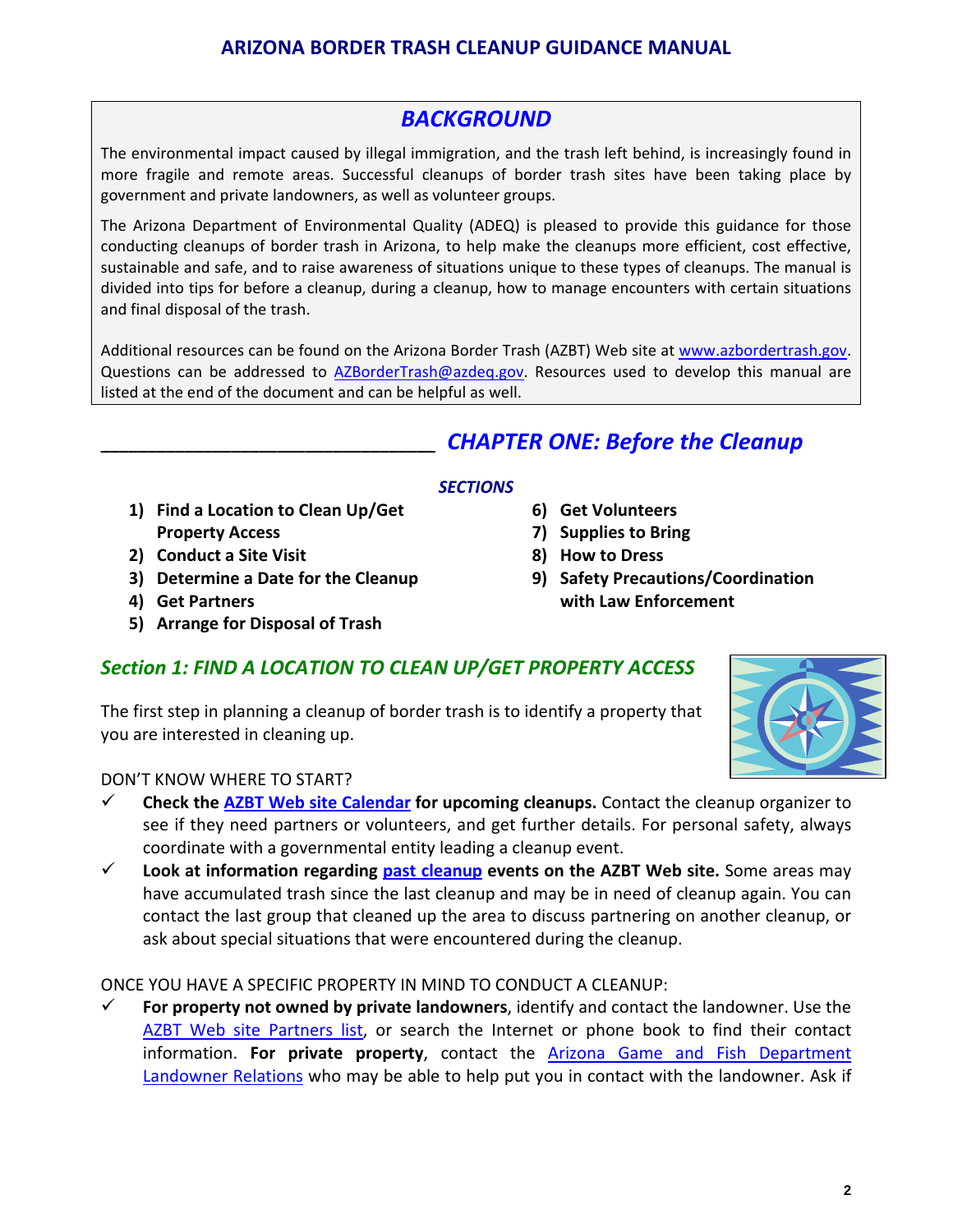they have any cleanups planned, are interested in collaborating, or if they would be open to allowing your group to organize a cleanup.

- **Consider accessibility of an area.** Ask questions such as: How remote is it? How long is the drive? Do you need high clearance or four‐wheel drive vehicles to get there? Will a roll‐off or large trash container fit easily, and can the truck get there to deliver and pick up the container? Is the trash in one location or scattered? If there are steep hills or rocky terrain, can volunteers easily collect and bag the trash? Can you get supplies and equipment in and out of the area? Can you remove the filled trash bags easily? Is the area near a wash with a potential for flash floods? These factors will help you evaluate whether to conduct a cleanup there, or if another area may be more appropriate.
- **Consider safety and security issues for an area.** What time of year are you planning the cleanup? Could the weather affect participation in the cleanup or pose a risk to safety? Does hunting take place in the area, and would the cleanup take place during hunting season? Is the area known for wildlife? Have there been reports of illegal activities in the area? Answering these questions will help you determine an appropriate site for cleanup.
- **Determine whether the trash is border trash or household illegal dumping.** Border trash refers to items discarded by persons involved in illegal immigration such as plastic containers, clothing, backpacks, foodstuffs, vehicles, bicycles and paper. It can also consist of human waste and sometimes medical products. Illegal dumping waste often consists of household garbage, construction debris, appliances or electronics, and possibly even hazardous chemicals in drums or containers. Sometimes, illegal dumping can be comingled with border trash in an area. Knowing what type of waste you will encounter will help you plan the resources you will need.
- **Contact the solid waste department for the county** in which the trash is located to notify them of the trash. Some counties have illegal dumping cleanup programs that might address the problem instead of you planning a cleanup.
- **Request property access and get access approval in writing** from the owners, renters and/or lessees. Keep the landowner updated regarding plans for the cleanup event.
- **DO NOT access property without permission.**

# *Section 2: CONDUCT A SITE VISIT*



Once you have determined the area you want to clean up, conduct an exploratory site visit to get an idea of where you are planning the cleanup.

- **Do not go alone**; bring someone else with you, and let someone know where you are going.
	- **Contact the U.S. Border Patrol Tucson Sector** [toll‐free at 1‐877‐USBP HELP (1‐877‐872‐7435)] and/or local law enforcement. Tell them about your plans. They may be able to help with security issues; it is important that they know you will be on the property.
- **Assess conditions of the area** for planning purposes. Ask questions like: Is the site accessible from the road? Where will parking, check-in and the base camp be? Will they be in the same area, or will check‐in/parking be at a different location? How will volunteers get from there to the site (i.e. a shuttle)? Where will the roll‐off be placed? Is there more than one area of trash to be cleaned up? Will equipment be needed to remove the filled bags of trash to take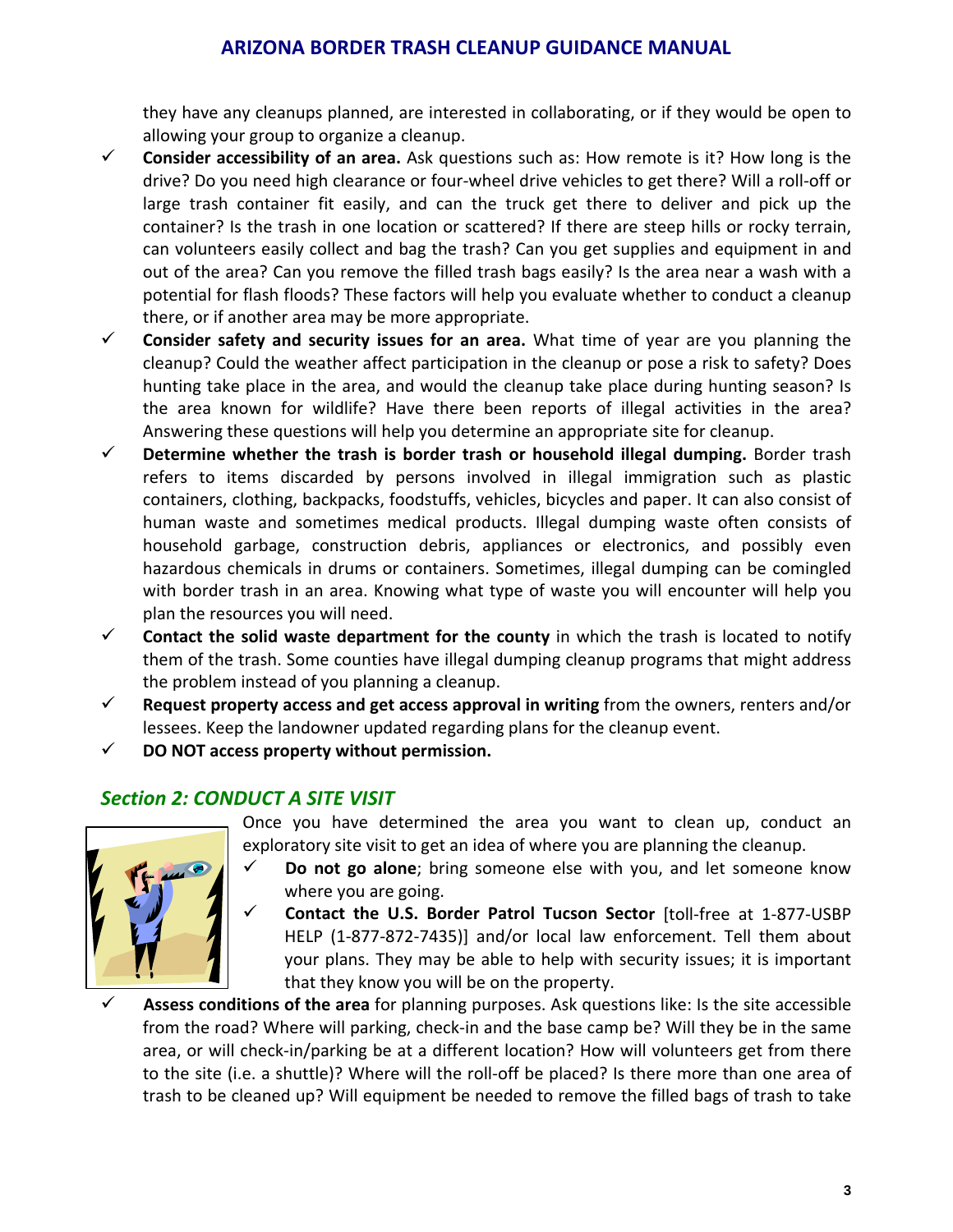them to the roll‐off? Are restroom facilities onsite, or will you need to rent a port‐a‐potty or shuttle volunteers to a nearby facility? Request permission to use these facilities.

- **Identify which tasks you will need specific volunteers for**, such as a designated photographer or a person to take GPS measurements at the cleanup.
- **Take GPS coordinates for the area and write down directions** to the parking area and base camp. You will want to reference these on your flyer advertising the cleanup, and to provide to volunteers or media so they know how to get to the area. Take photos of the area during your site visit to help in your planning once you have left the area.
- **Determine cell phone coverage in the area.** Cell phone coverage can be spotty or non‐ existent in remote areas. Cell phones work off the closest tower, which could be in Mexico. Think of how you would communicate if there was no cell phone coverage. Hand‐held radios with a high mileage coverage area or a satellite phone might be needed instead.
- **Identify issues of concern about the cleanup area**. What is the terrain for hiking and transporting of trash? Will the cleanup require significant physical effort, and can the volunteers handle it? Did you encounter anything you feel is suspicious or unusual during the site visit? Contact the U.S. Border Patrol and/or local law enforcement if so.
- **Determine the closest medical facility** and how far the site is from it. **Determine the closest landfill or transfer station.** Contact them after the site visit to talk about them providing a roll‐off and trash disposal. If you will have an **offsite check‐in or parking area, confirm land ownership and get permission** to use the property prior to the cleanup event.

# *Section 3: DETERMINE A DATE FOR THE CLEANUP*

After you visit the site, determine the date for the cleanup.

 **Consider various factors in selecting a date for your cleanup.** What are the expected weather conditions during the time of year you are considering for the cleanup? Excessive heat or cold are possible. Arizona receives most of its annual rainfall during its monsoon season typically from June 15 to



September 30, although storms are possible at any time of the year. Changing weather conditions, including lightning, wind and sudden downpours with flash flooding are possible. Winter rains, frost and even occasional snow can affect your cleanup plans. Dry conditions can contribute to wildfire risk. Be sure to consider hunting seasons. The Arizona Game and Fish Department, at [http://www.azgfd.gov/h\\_f/hunting\\_rules.shtml](http://www.azgfd.gov/h_f/hunting_rules.shtml), provides information on hunting seasons. Think about what wildlife might be encountered; some are more active in certain parts of the year and day.

 **Choose the time of day for your cleanup.** In the winter, set a later start time since it gets light later and can be quite cold. In the summer, choose an early morning start time to avoid the harsh sun and warm weather, and potential monsoon storms.

### *Section 4: GET PARTNERS*



Seek partners to help with the cleanup planning or logistics at the event.

 **Contact other groups or organizations** that could provide support for the cleanup such as assistance with staffing, finding volunteers, providing equipment (such as front‐end loaders or Bobcats), waiving landfill tipping fees for disposal of the trash, providing a roll‐off and trash transport, or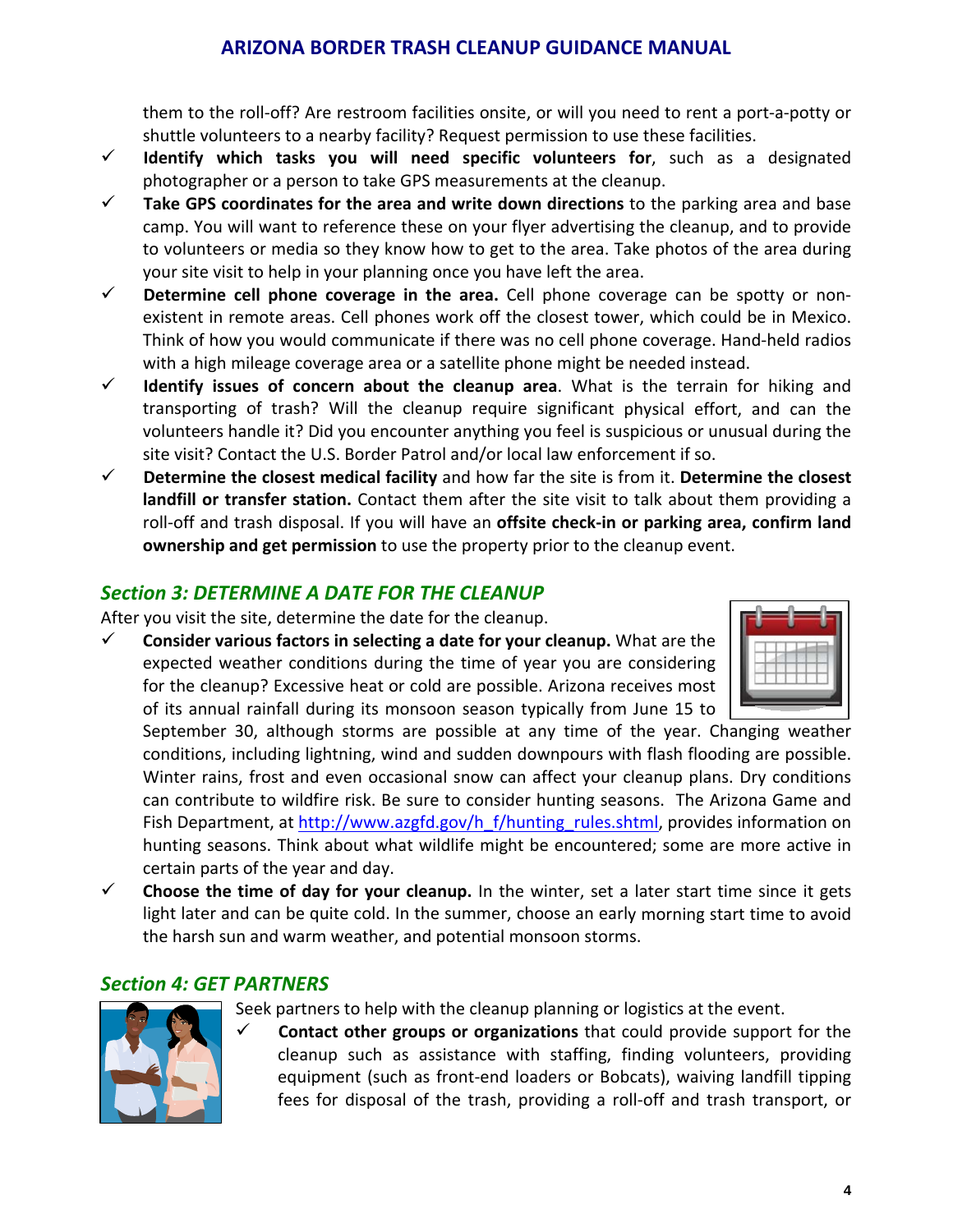providing food and water for the volunteers. These services contribute to the total cost of the cleanup.

- **Confirm who is responsible** for what. **Credit partners** on any advertising for the event.
- **Remain in contact with partners** before the cleanup date and on the day of the event.

### *Section 5: ARRANGE FOR DISPOSAL OF TRASH*

Determine ahead of time how you will dispose of the trash that is collected.

- **Contact the county solid waste management department** for the county where the cleanup will take place. Confirm the closest landfill, and ask if they would be willing to provide in‐kind services such as providing a roll‐off for the trash, arranging for transportation of the roll‐off and waiving tipping fees for the trash that will be disposed of in the landfill. These costs can be quite high, and could make cleanups cost‐prohibitive without assistance.
- **Discuss the schedule for delivery and pickup up the roll‐off(s)** and where to place them. Ask if someone needs to be onsite when the roll‐off is delivered and/or picked up. Ask about special requests, such as setting tires aside, and if there are any items that are not accepted. Confirm the plans before the cleanup, and bring the phone number with you to the cleanup. Ask for an after‐hours number.



- **Ask the county to contact you with the final weight after the roll‐off is taken to the landfill**. Subtract the starting weight of the roll‐off to give the weight of trash collected.
- **If the county cannot assist**, determine how to dispose of the trash and who will pay the associated costs.

### *Section 6: GET VOLUNTEERS*

**Only work with volunteers age 18 or older for safety reasons**.



- **Contact local service organizations or outdoor clubs** to request volunteers, or call other groups who conduct cleanups and ask for their volunteer list.
- **Submit event details** and contact information for posting on the [AZBT](http://www.azbordertrash.gov/EventRequest.php) Web site [calendar](http://www.azbordertrash.gov/EventRequest.php) to advertise your cleanup.
	- Prepare a **press release** for local media, requesting volunteers.
- **Develop a list of contact information for the volunteers** so you can confirm their participation and to notify them if cleanup plans are changed on the day of the event.

- **Provide volunteers with event details**, parking information, how to dress, etc.
- **Ask for volunteers for specific assignments for the day**, including the designated photographer and GPS coordinate recorder. Let them know if you will provide the equipment, or if you are requesting them to bring their own.
- Once you have volunteers lined up, **use the State of Arizona [Volunteer](http://www.azbordertrash.gov/assets/files/Volunteer Registration Form 9_2_09.pdf) Form to Release [Organization](http://www.azbordertrash.gov/assets/files/Volunteer Registration Form 9_2_09.pdf) from Liability** on the AZBT Web site as a template to create your own form. You can request volunteers submit your required form prior to, or at, the cleanup event.
- **Offer the Volunteer Emergency [Contact/Volunteer](http://www.azbordertrash.gov/assets/files/vei_form.pdf) Hours Tracking Form for Border Trash [Cleanups](http://www.azbordertrash.gov/assets/files/vei_form.pdf)** on the AZBT Web site. This form is optional for volunteers to submit, and it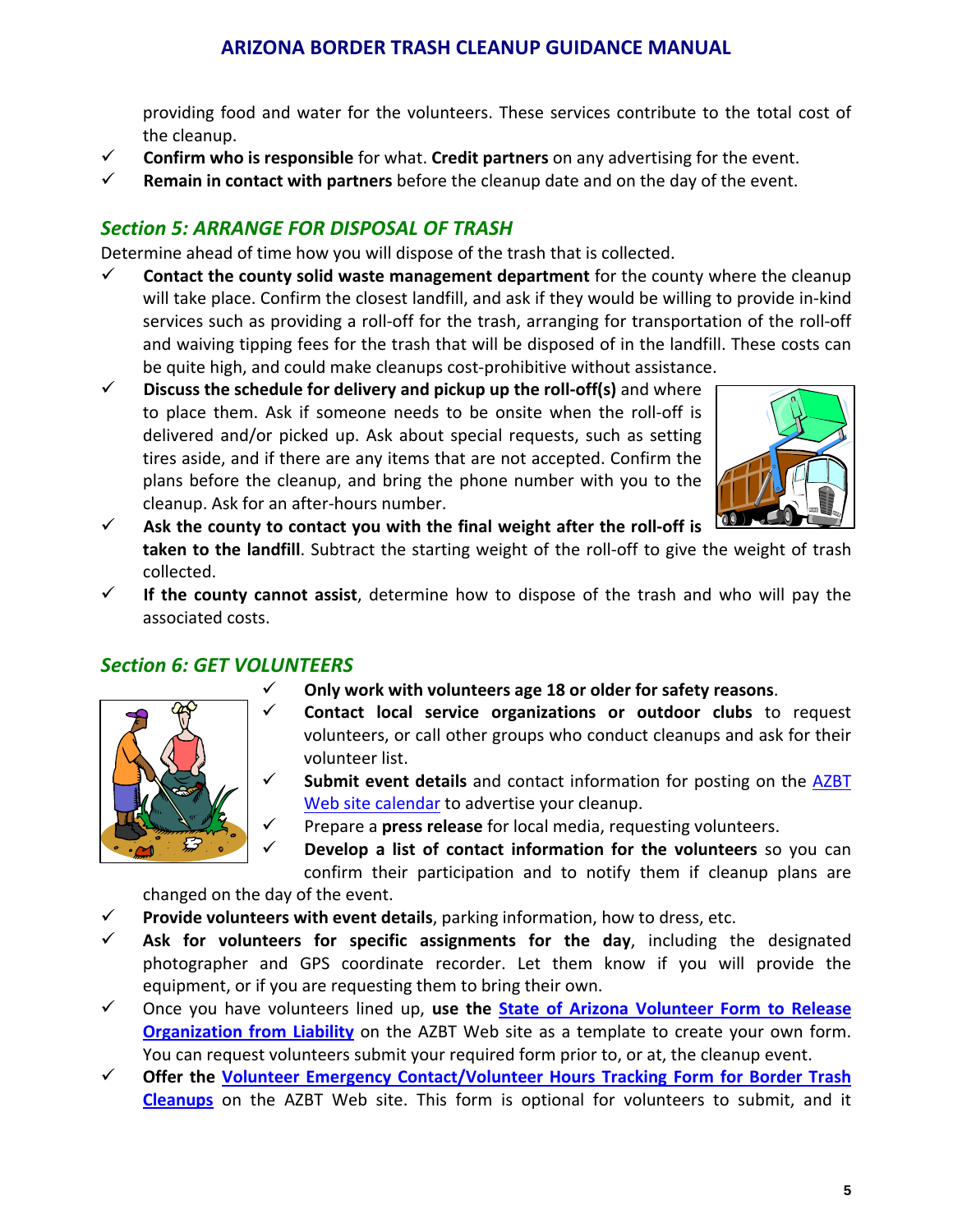provides a resource for the cleanup organizer to provide to emergency personnel during the cleanup. The group organizer should keep the forms confidential and return them to the volunteers at the end of the cleanup. The bottom of the form includes a section where volunteer hours can be tracked.

### *Section 7: SUPPLIES TO BRING*

Refer to suggestions found in the **Supply [Checklist](http://www.azbordertrash.gov/assets/files/checklist.pdf)** in the Appendix and on the AZBT Web site for items to consider bringing on a border trash cleanup.

- **See the [Checkout](http://www.azbordertrash.gov/assets/files/ADEQ_Supplies.pdf) Form to Borrow Border Trash Cleanup Supplies from [ADEQ](http://www.azbordertrash.gov/assets/files/ADEQ_Supplies.pdf)** on the Web site to request to borrow some items.
- Refer to the AZBT Web site for other **forms and [resources](http://www.azbordertrash.gov/resources.html)** to use for your cleanup. Print forms ahead of time and bring with you to the



event. The **[AZBT](http://www.azbordertrash.gov/assets/files/fieldform.pdf) field form** provides a standardized tool to record data from border trash cleanups while in the field. One field form should be used per cleanup location. If you have a large cleanup area, divide the site into subsites, and take GPS measurements and fill out one field form for each subsite. Ask the designated recorder for each group to fill out as much information as possible on the field form, and to return the form to the cleanup organizer at the end of the cleanup. After the cleanup, the cleanup organizer visits the AZBT Web site under [Documenting](http://www.azbordertrash.gov/documenting.html) Cleanups to type in the information from each field form into the online field form that matches it in content and design. This allows the data to be tracked in a database and map, showcasing the efforts of the cleanup. The [instruction](http://www.azbordertrash.gov/assets/files/fieldforminst.pdf) sheet provides details on how to fill out each section of the field form.

- **Arrange for rental of a port‐a‐potty or offsite restroom facility. Arrange for transportation for volunteers**. Confirm the day before the cleanup. Bring the phone number with you, in case you run across any issues on the morning of the cleanup.
- **Prepare a list of key phone numbers to provide to key staff at the event**, including the cleanup organizer's cell phone, contact information for the staff of the check‐in/base camp area, the shuttle driver, restroom facility information, the county solid waste department, U.S. Border Patrol and/or local law enforcement and medical facility information.
- **Prepare flags to give each subsite group** to identify their group and keep them together.

# *Section 8: HOW TO DRESS*



Below are suggestions for clothing and other gear to protect against the elements and rough terrain often encountered in the areas where cleanups of border trash take place.

- **Lightweight hat with wide brim** Protects against the intense sun and prevents burns.
- **Eye protection** Protects against the bright sun, and from branches and debris. This can be sunglasses, safety glasses or goggles.

 **Sunscreen, lip balm** – Choose a high sun protection factor (SPF). The American Academy of [Dermatology](http://www.aad.org/media-resources/stats-and-facts/prevention-and-care/sunscreens) recommends a sunscreen with an

SPF of 30 or greater, and one that covers both UVA and UVB rays, and is water resistant. Bring with you to reapply every two hours, or more often if sweating heavily. Wear in both cloudy and sunny weather.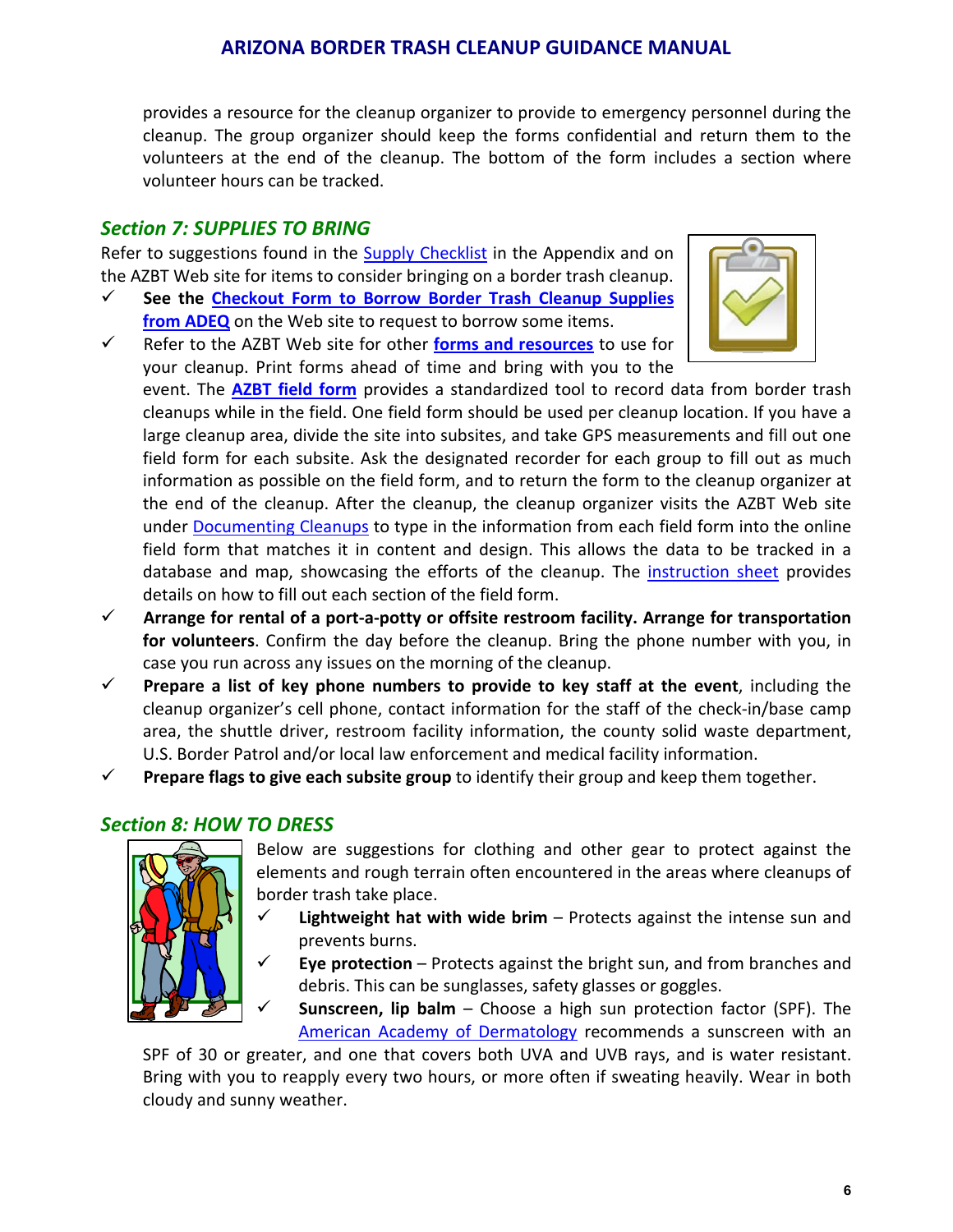- **Lightweight, loose‐fitting, long‐sleeved shirt** Protects from the elements, branches, debris and insects. Do not wear tank tops.
- **Long pants, tucked into boots** Protects against the elements and prickly plants. Do not wear shorts.
- **Sturdy boots or thick‐soled shoes** Protects against cactus spines and sharp objects.
- **Windbreaker/raincoat for sudden changes in weather.** Layer clothing for dramatic changes in weather that can occur.
- **Insect repellent.** Also refrain from using perfumes or scented products as they can attract insects. A small swipe of acetone‐based nail polish remover applied to the hands may help keep bees from becoming agitated, as has been reported by personnel that regularly conduct field work. Wear light‐colored clothing; bright colors can attract insects.
- **Change clothes after the cleanup** and wash them separately in hot water.
- $\checkmark$  See the Base Camp, Safety Briefing/Safety Precautions in the Cleanup Event chapter for a list of other personal protective equipment to bring and wear during a cleanup.

# *Section 9: SAFETY PRECAUTIONS/COORDINATION WITH LAW ENFORCEMENT*

 Prior to your cleanup, **call the U.S. Border Patrol Tucson Sector** and/or local law enforcement. Remind them about your cleanup plans. Request law enforcement presence at cleanup. Depending upon individual circumstances, they may be able to visit the area prior to your cleanup to "sweep" the area, or may be able to accompany your group. It is also important that they are aware that you are in the area. Have their phone numbers available at the cleanup.



**Research the closest medical facility, but dial 911 in an emergency**.

# **\_\_\_\_\_\_\_\_\_\_\_\_\_\_\_\_\_\_\_\_\_\_\_\_\_\_\_\_\_\_\_\_\_\_\_** *CHAPTER TWO: THE CLEANUP EVENT*

#### *SECTIONS*

- **1) Base Camp**
- **2) Safety Briefing/Precautions**
- **3) Document Cleanup Findings**

### *Section 1: BASE CAMP*



The cleanup day has arrived, and there is much to do in preparation for the volunteers arriving.

 **Check the weather on the date of the cleanup**. Notify partners, volunteers, the county solid waste department, law enforcement and media of cancellation or rescheduling.

 **Arrive early to set up base camp**. Give yourself enough time. Don't go alone. If you notice activity that you feel is suspicious, leave the area

and contact law enforcement. Notify partners/volunteers if the cleanup plans change.

 **Make sure that roll‐off and port‐a‐potty (if ordered) were delivered** and placed appropriately. If the restrooms are offsite, confirm that they are open and confirm which entrance volunteers should use.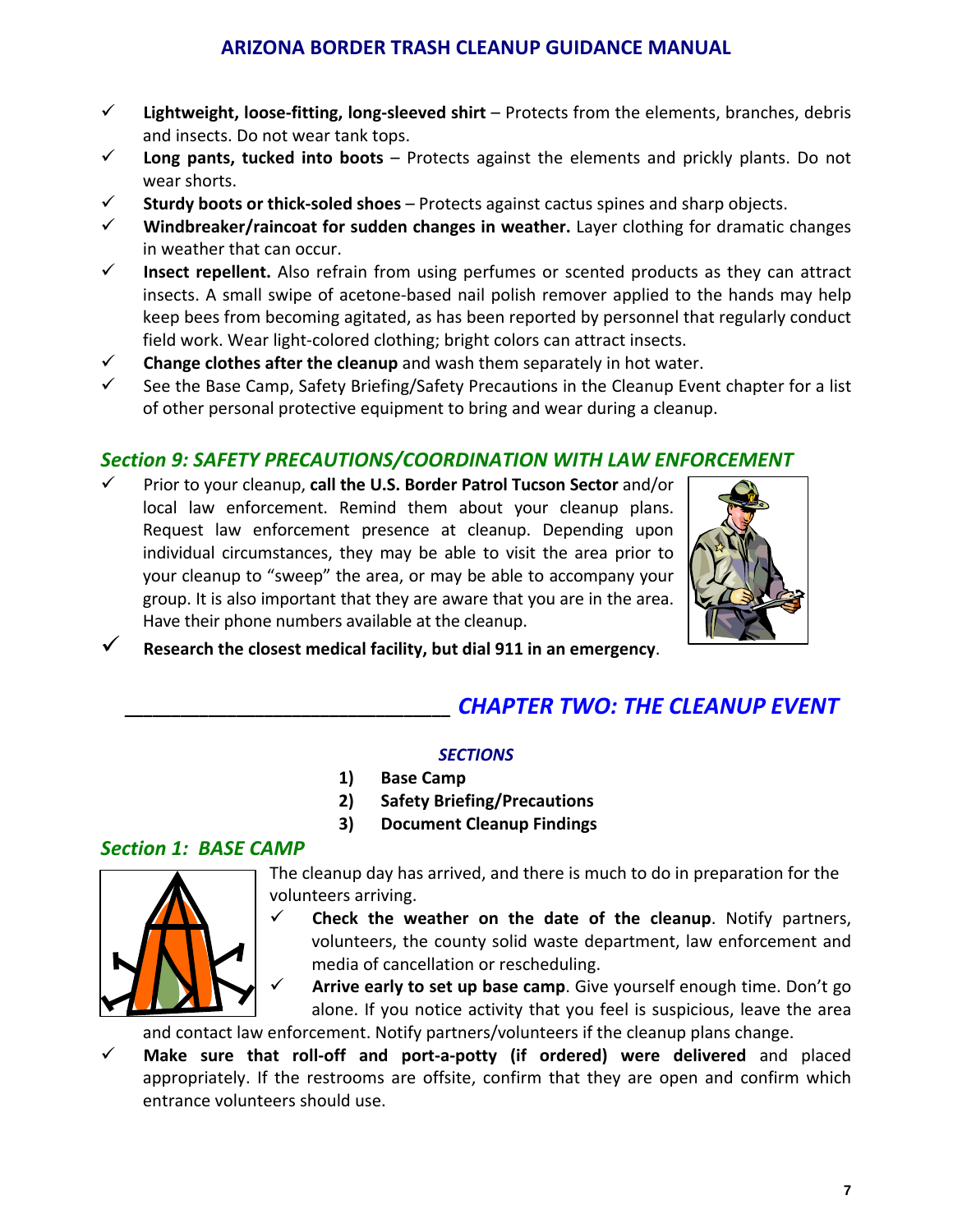- **The base camp should be centrally located**. Set up a canopy(ies), tables and chairs, safety equipment and gear, and food, water and hygiene items. Designate an area with a first aid kit and a bite/sting kit. Secure the canopy with canopy anchor bags and/or stakes. If you have an offsite check‐in and parking area, set up and staff that area first, as volunteers may arrive early. Divide your supplies ahead of time for what will stay at the check-in location and what will go to the base camp. Place directional signs. Determine when the check-in location staff should pack up and come to the base camp. Do not leave equipment unattended, to prevent theft or vandalism. Leave a two-way radio at the base camp and with the shuttle driver, set on the same channel as one at the base camp, or use cell phones to communicate.
- **As volunteers arrive**, have them sign in on the sign‐in sheet, fill out forms, and determine which subgroup they want to join (if applicable). Each subgroup can have its own name. Provide pre‐made flags with different names to choose from to identify their group. Give the volunteer who agrees to be the group recorder for their subsite a clipboard with a field form, instruction sheet and pen. Request a volunteer to be the group leader, to ensure that the group stays together, has the needed supplies and reports findings to the cleanup organizer. Confirm who is the designated photographer and recorder of GPS coordinates. Have them keep good records to match up the information to the appropriate subsite.
- The **cleanup organizer then provides a safety briefing** before the cleanup begins.
- **Staffing of the base camp should take place at all times**. Staff in pairs. The cleanup organizer should remain at the base camp so he/she is accessible.

# *Section 2: SAFETY BRIEFING/PRECAUTIONS*

The cleanup organizer should provide a safety briefing with this information to each volunteer prior to conducting any cleanup activities.



 **Provide volunteers with protective equipment and instruct its use**, including latex gloves (or non‐latex, such as nitrile, for those with allergies) with leather gloves over them, plus a dust mask. Give safety vests to the subgroup leader, or to each volunteer if there are enough. Border trash can pose unique risks. It can provide a haven for insects or animals that spread diseases, such as West Nile virus or Hantavirus. Dust can be stirred up when moving trash. **All volunteers should use a trash grabber**. Do not use hands to grab the trash.

 **A variety of potentially dangerous items can be encountered on cleanups of border trash.** This includes personal hygiene products (often soiled), personal toiletry products, medications, medical sharps (such as needles) or other sharp objects, weapons, deceased individuals, drug smugglers, human smugglers, drugs or illegal immigrants. Animals can be attracted to trash, so contact with animal waste or remains is also possible.

- **Volunteers must be aware of their surroundings and should not do anything they feel uncomfortable doing**. If they come across something they feel is suspicious or illegal, they should get away and notify the cleanup organizer immediately. Stay in groups.
- **Let a camera get close to an item of concern**. Use the zoom lens instead of getting close and report it to the cleanup organizer.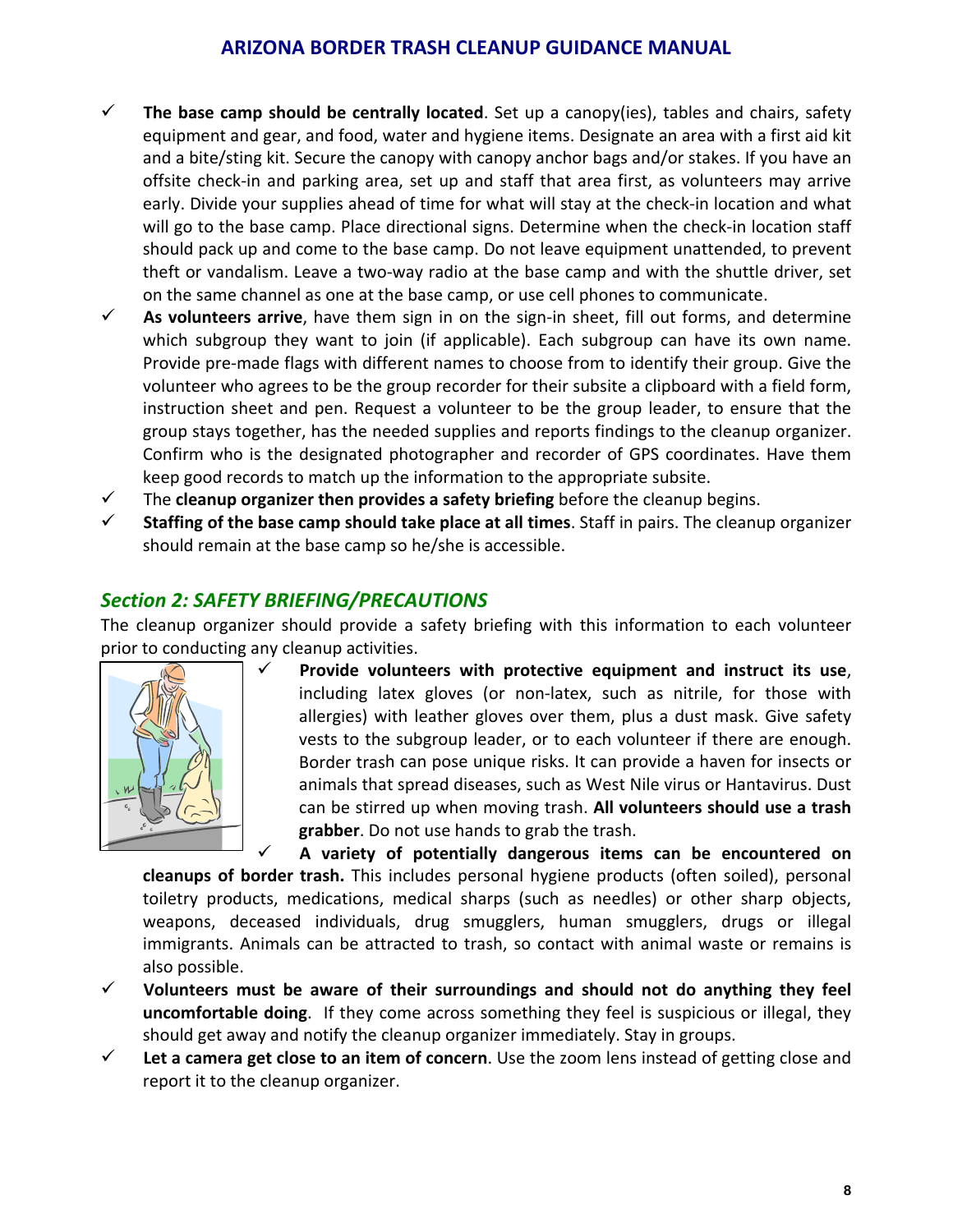- **Avoid contact with anyone who does not appear to be part of the cleanup group**, get away and report to the cleanup organizer who should report it to law enforcement. You do not know their situation, and it is best to avoid contact.
- **Avoid walking in washes**. Flash floods can hit fast, even if it is not raining in your area.
- **Radios and cell phones used in border areas may pick up interference from Mexico**. Be prepared to move to another area to better access the U.S. networks.
- **Lock your vehicle**; do not leave any water, food or valuables in the vehicle. Vehicles can be broken into or stolen by people wanting the resources or to leave the area.
- **Be careful bending**; watch for low‐lying branches; watch your step. Cactus can be hard to spot, and the ground can become uneven.
- **Filled trash bags can be very heavy**. Do not pick them up, and use equipment instead to move trash bags or heavy objects. Do not overfill the bags. Leave enough room to use zip ties or duct tape to seal the trash bags to prevent spilling or leakage. Instruct volunteers where to leave the filled trash bags.
- **Do not reuse the mask and gloves once the cleanup is complete**; throw them away with the trash at the end of the cleanup. Remove gloves and clean hands before eating or drinking.
- **Provide directions to restroom facilities**. Let the volunteers know if the facilities are onsite or offsite, and how to access them.
- **Have all volunteers check with the group organizer before they leave** to ensure that everyone returns. This can also serve as a way to calculate the volunteer hours.
- **A safety briefing and video regarding highway cleanup efforts** can be found on the Arizona Department of Transportation Web site in the Volunteer tab (left hand menu) at [www.azdot.gov/Highways/AdoptAHwy/Index.asp.](http://www.azdot.gov/Highways/AdoptAHwy/Index.asp)

# *Section 3: DOCUMENT CLEANUP FINDINGS*

 The **[AZBT](http://www.azbordertrash.gov/assets/files/fieldform.pdf) field form** was developed to provide a standardized tool to record data during border trash cleanups while in the field. **One field form should be used per cleanup location**, with its own GPS coordinates recorded and photos taken. The [instruction](http://www.azbordertrash.gov/assets/files/fieldforminst.pdf) sheet provides detailed instructions on how to fill out each section of the field form. **Additionally, instruct the group recorder on using the field form**. Have them fill out as much information as possible.



- **Collect the forms at the end of the cleanup** and fill in missing data if needed. To get calculations for the trash collected, divide the total trash collected by the number of sub‐ sites for the cleanup to give an average trash‐per‐location total.
- After the cleanup, **the cleanup organizer should visit the AZBT Web site under [Documenting](http://www.azbordertrash.gov/documenting.html) [Cleanups](http://www.azbordertrash.gov/documenting.html)** to enter the information from each field form into the online field form. This allows the data to be tracked in a database and map, showcasing the efforts in Arizona.

# **\_\_\_\_\_\_\_\_\_\_\_\_\_\_\_\_\_\_\_\_\_\_** *CHAPTER THREE: HANDLING ENCOUNTERS WITH…*



This section provides guidance on how to handle encounters with certain items that participants may come across on a cleanup of border trash. Brief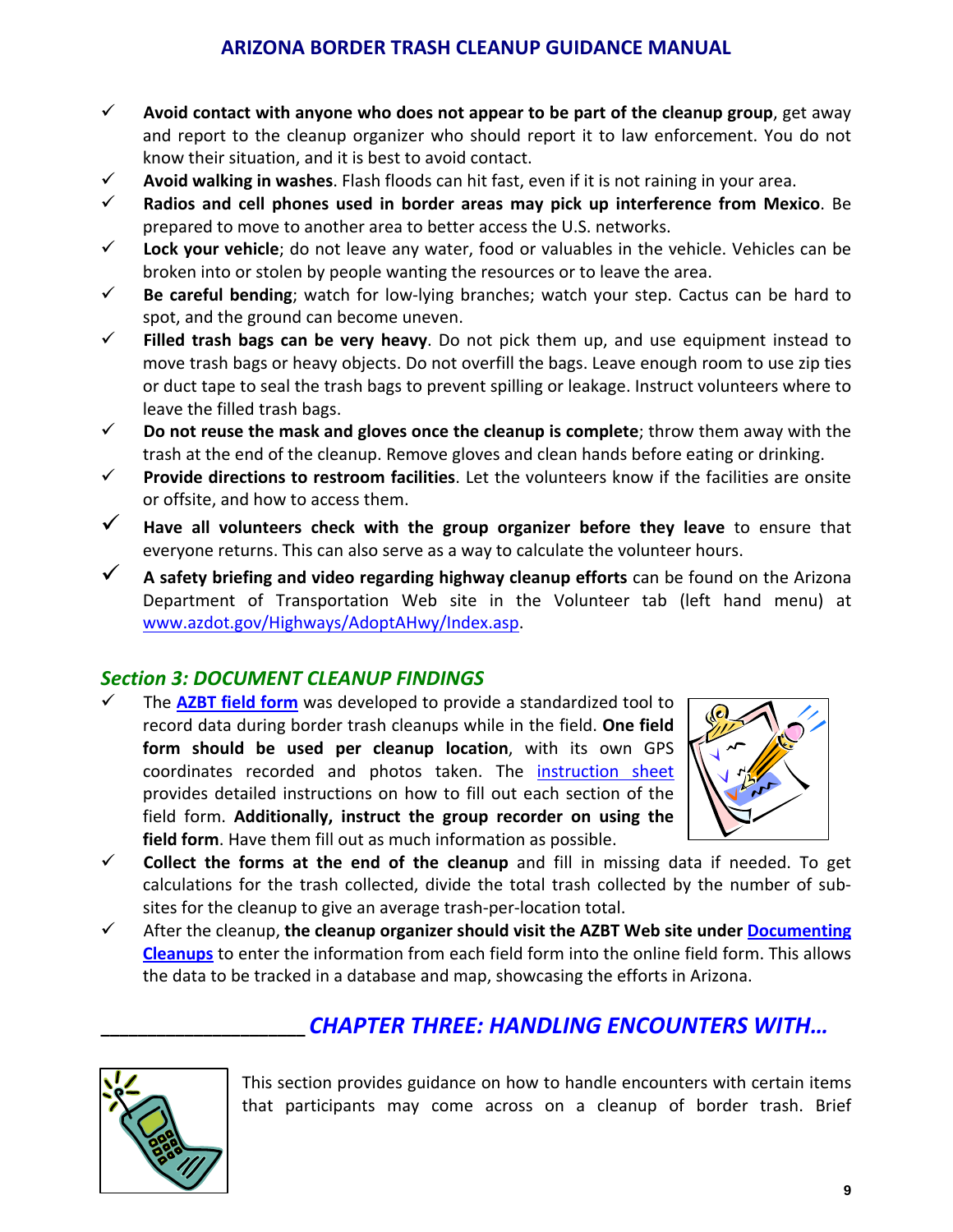volunteers on what they could encounter. Instruct them to leave the area, return to base camp and report the findings to the cleanup organizer, who will be responsible for reporting these situations and working with law enforcement and/or medical services. Call 911 in an emergency.

**ILLEGAL DUMPING**: Cleanup organizer contacts nearest county solid waste management department and/or local law enforcement.

**TIRES**: Watch for bees. Cleanup organizer arranges to dispose of appropriately at nearest solid waste landfill. You may have to segregate the tires from the rest of the trash collected.

**BICYCLES**: Collect and reuse if possible. Clean and consider donation to youth groups.

**ABANDONED VEHICLES (INTACT/NOT FUNCTIONAL/BURNED):** Keep a distance from the vehicle, and do not touch or search it. It could contain hazardous materials, drugs or could belong to a nearby smuggler. Make note of the make and model, and license plate if possible. Report to cleanup organizer, who contacts law enforcement.

**DRUG SMUGGLERS**: Report to cleanup organizer, who contacts law enforcement.

**DRUGS**: Do not touch. Report to cleanup organizer, who contacts law enforcement. Drug smugglers could be nearby, watching over the drugs.

**WEAPONS**: Do not touch. Report to cleanup organizer, who contacts law enforcement.

**ILLEGAL IMMIGRATION**: Notice anyone who does not appear to be part of the cleanup group. Report to cleanup organizer, who contacts law enforcement. The persons in question may need assistance that law enforcement can provide. It is best to avoid contact with them. Be aware of temporary structures where people can be hiding in cleanup areas.

**HUMAN SMUGGLERS**: Report to cleanup organizer, who contacts law enforcement.

**HUMAN REMAINS**: Do not touch. Report to cleanup organizer, who contacts law enforcement.

**BEES**: Bees may make hives in areas of border trash, particularly in tires, abandoned vehicles or in empty bottles or cans. Report to cleanup organizer. Have a sting kit on hand in the event of a sting and contact emergency personnel if needed, especially if the person has an allergic reaction to the sting. Be aware of Africanized bees, which can swarm in numbers with little to no provocation. Listen for buzzing and avoid the area. Do not agitate a hive and do not swat or crush the insects as they can release chemicals that cause other bees to attack. If bees are near you, cover your head and mouth if possible to protect from stings, and move to a safe area.

**RATTLESNAKES**: Snakes can make homes in areas of border trash, such as in tires, abandoned vehicles or under piles of trash. Report to cleanup organizer. Rattlesnakes are venomous. If volunteers encounter one, stop immediately and back away slowly. Do not provoke it. In the event of a rattlesnake bite, the cleanup organizer should contact emergency personnel immediately as bites can be lethal and time is of the essence for treatment. You might also encounter **Coral Snakes**, which have alternating banded markings of red, yellow and black; the bite is venomous. **SCORPIONS**: Scorpions can hide under rocks, brush and debris, and they are venomous. Report to cleanup organizer. If stung, cleanup organizer should contact emergency personnel immediately as stings are serious and can be lethal.

**ABANDONED HORSES**: Horses can be used in smuggling operations and then left in the desert. Report to cleanup organizer, who contacts law enforcement. They can determine if they belong to nearby property owners or if they need assistance.

**WILDLIFE**: The desert contains many species of wildlife, some of which can be dangerous. Do not approach wildlife and allow them to move on their way. If bit or scratched by wildlife, report to the cleanup organizer immediately, who will contact medical personnel.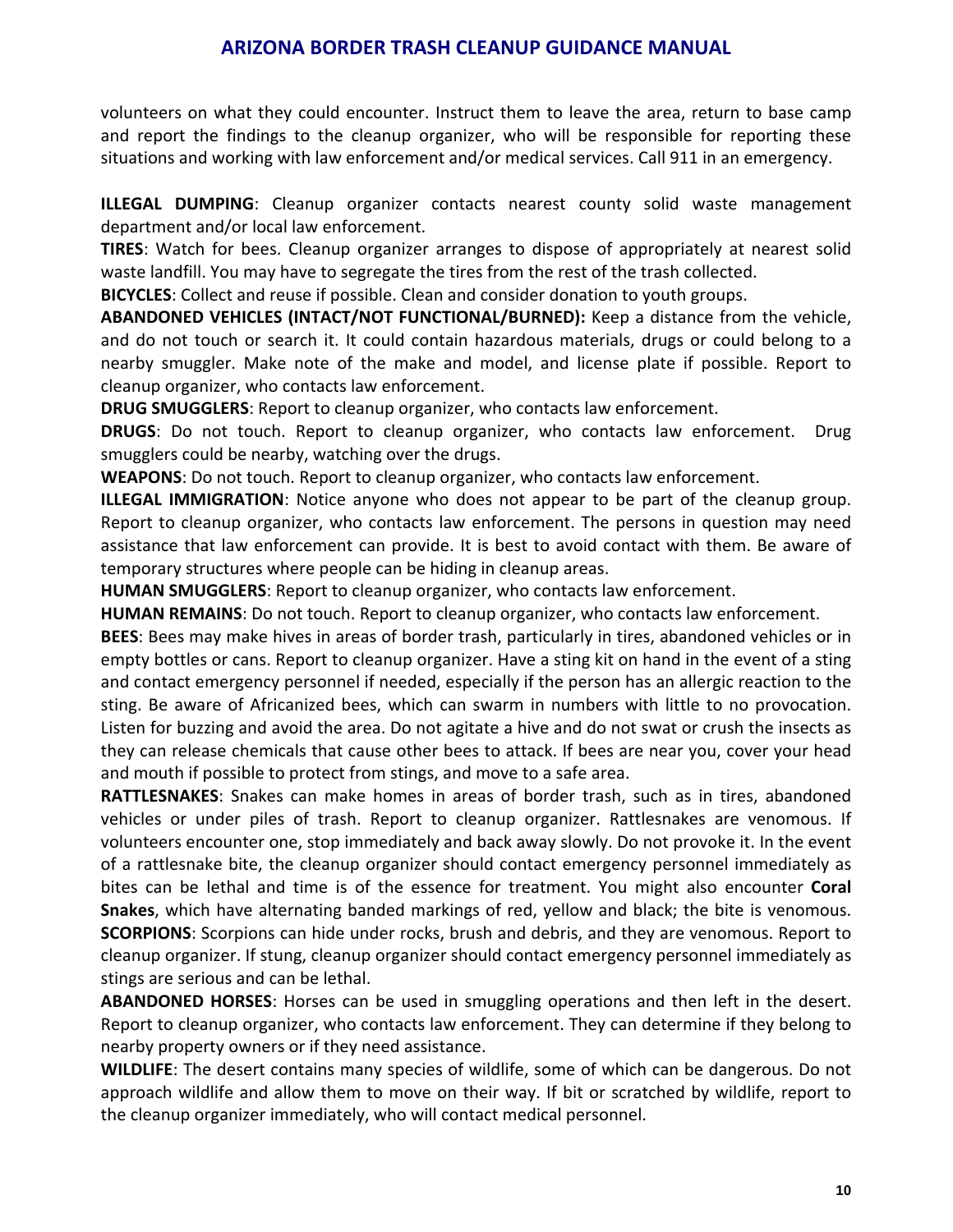- **GILA MONSTERS:** Black and orange banded lizards that can be up to two feet long. Their bite is venomous and they do not release their bite easily.
- **BLACK WIDOW SPIDERS:** Black with a large abdomen; the abdomen often has a red hourglass shape on it.
- **BROWN RECLUSE SPIDERS:** Have three pairs of eyes and often have a violin‐type pattern on its back.
- $\checkmark$  **JAVELINAS**: Gray/black, hairy pig-like animals with short tusks. They usually travel in packs. They can injure humans, especially when cornered. They have a strong odor.
- $\checkmark$  **COYOTES**: Similar to a large domesticated dog in size, these light brown animals with a bushy tail can travel alone or in packs. They can be aggressive if hungry or threatened. Make loud noises and back away slowly, keeping eye contact. Do not run away or they may chase you.
- $\checkmark$  **BOBCATS**: Larger than housecats, these animals are orange or gray, and black and white. They have black tufts of fur on the top of their ears.
- **MOUNTAIN LIONS**: Larger than bobcats, they are brown, red or gray in color. They are usually elusive, but attacks on humans have occurred. Look for signs of their presence, such as claw marks or half-eaten prey. Make noise to avoid contact. If contact is made, raise arms to make yourself appear as large as you can, speak loudly, make eye contact, do not turn your back or run, and slowly back away. If attacked, fight back.
- $\checkmark$  **BLACK BEARS**: They can be attracted to border trash as a food source. They are most active at dawn and dusk. Avoid food odors which can attract them. If contact is made, allow them to move on their way. Make yourself appear as large as you can, speak loudly, make eye contact and slowly back away. If attacked, fight back and do not play dead.
- **K RABID ANIMALS**: Signs of potentially rabid animals include appearances during times of the day in which they are not usually active, exhibiting aggressive behavior and exhibiting no fear of humans.

**ENDANGERED SPECIES**: Some species in Arizona are considered endangered. For a list of these in Arizona, see [http://www.endangeredspecie.com/states/az.htm.](http://www.endangeredspecie.com/states/az.htm) Do not approach. If on state land, notify the Arizona Game and Fish Department at <http://www.gf.state.az.us/>. If on federal land, use <http://www.fws.gov/southwest/es/arizona/Threatened.htm> to notify the U.S. Fish and Wildlife Service. Also notify the landowner.

**FENCES CUT**: Fences can be cut to allow for access for large vehicles or groups of people. Some landowners indicate that they lose cattle because of this. Cleanup organizer reports to landowner. If cattle or horses are seen exiting the property due to the cut fences, the cleanup organizer should contact local law enforcement as well.

**ROADS CREATED/DISTURBED**: Smugglers or immigrants may disturb an existing road or create one to allow for foot or vehicle traffic. This can lead to natural resource destruction and erosion. Cleanup organizer should report to law enforcement and the landowner at the end of the cleanup.

**ARCHAEOLOGICAL ARTIFACTS**: Some areas of border trash can be found in areas historically inhabited by humans, and artifacts may remain. Most times, it is evident whether an item appears to be historical or archaeological, based on the type and age of what you encounter. If in doubt, assume that the item is historical. Do not touch or disturb the items, and report their location to the landowner and, if on federal land, notify the U.S. Department of the Interior, National Park Service at [http://www.cr.nps.gov/archeology/sites/npsites.htm.](http://www.cr.nps.gov/archeology/sites/npsites.htm) If on state land, notify the Arizona State Land Department at [http://www.land.state.az.us/.](http://www.land.state.az.us/) Make note of their specific location. Take photos for identification purposes.

**BRUSH FIRES**: People in remote parts of the desert, or accumulated trash, can lead to brush or forest fires, which can be devastating to the desert environment and habitat. Fires can be started for warmth, signaling for help, or distracting law enforcement. If one is spotted, report it to law enforcement immediately and leave the area.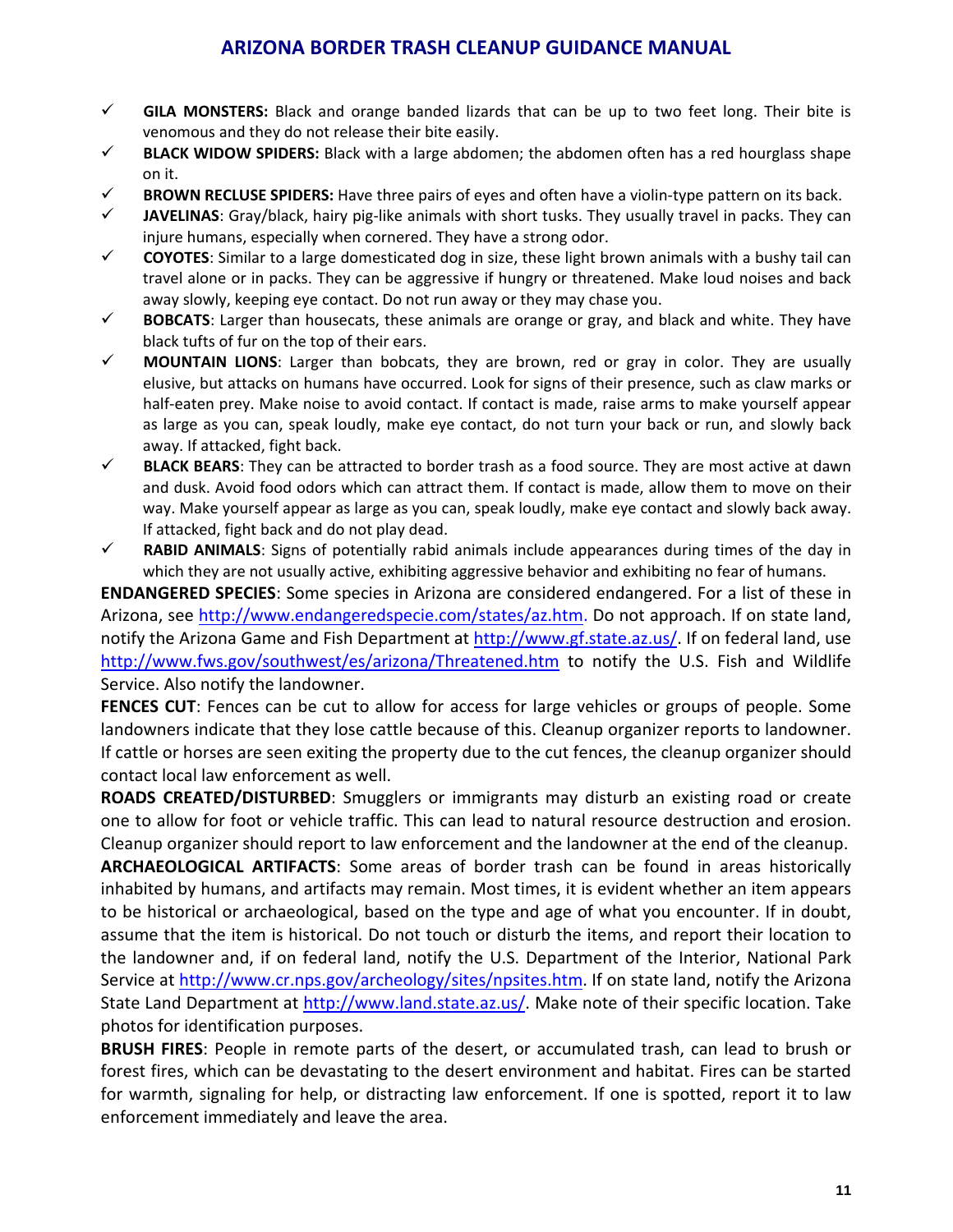#### **OTHER WASTE:**

- **ASBESTOS WASTE:** Some older construction materials, such as floor tiles and roof shingles, may contain asbestos. If materials suspected to contain asbestos are encountered, report the findings to the cleanup organizer, who notifies the landowner. If asbestos is present, it would be considered hazardous waste and needs to be dealt with by a certified, trained contractor, which would be the landowner's responsibility. Volunteers should stay away. The landowner may wish to pursue the generator of the waste to hold them responsible for the cleanup costs.
- $\checkmark$  **BURLAP**: This brown, fibrous material is often used to transport drugs. Report to cleanup organizer, who contacts law enforcement. Drugs may still be present.
- **HAZARDOUS WASTE**: Drums or containers, unidentifiable powders or liquids, materials with strong odors. Do not approach, touch or sniff; leave the area immediately while staying upwind. Report to cleanup organizer, who contacts law enforcement.
- $\checkmark$  **MEDICAL WASTE:** Report to cleanup organizer, who contacts law enforcement.
- **METH WASTE**: Any type of red stained glassware, coolers, tubing and chemicals could be dangerous, particularly: **Red Tubing** (stained): NEVER TOUCH; **Closed Cooler or Ice Chest**: DO NOT OPEN. May contain anhydrous ammonia which, when inhaled through normal breathing will burn your lungs immediately; **Cat litter bag with tubing**: DO NOT TOUCH. Consists of very dangerous residue, much of it explosive; **Corroded Propane Tank** (blue valves): DO NOT TOUCH.

Do NOT touch any of this waste, leave the area and report findings to the cleanup organizer, who contacts law enforcement.

#### **OTHER:**

- **BLACK WATER BOTTLES**: They are sometimes used instead of white or clear bottles because they blend in more with the surroundings, but can also be an indication of drug running in the area.
- **CEMENT BAGS**: Often used to weigh down vehicles or hide drugs/immigrants in vehicles.
- **SMALL SCRAPS OF CARPET**: Sometimes used to cover shoes so that footprints are not left by immigrants or smugglers.
- $\checkmark$  **GAS CANS**: Can be found in numbers during cleanups. Don't travel with the containers inside a vehicle due to vapors, watch out for ignition sources; latex/nitrile gloves will break down in contact with gasoline/diesel. Disposal: Some landfills will take old oil and gas. Some auto parts stores will take old oil. Contact the local solid waste agency or household hazardous waste event organizer.
- **MARIJUANA FIELDS**: If fields of large, leafy, plants are found, report to cleanup organizer, who contacts law enforcement. Law enforcement can determine if they are marijuana fields.
- **POISONOUS, SPINY OR THORNY PLANTS**: Avoid contact. Remove spines with tweezers, a pocket comb or pliers. Treat reactions accordingly, with medical intervention if needed.
- **OTHER DISEASES**: Hantavirus Pulmonary Syndrome, Valley Fever and other diseases. Consult medical authorities for these diseases.
- **SPEEDING VEHICLES**: They can be a sign of a high‐speed pursuit. Stay clear of the area and report to local law enforcement.
- **DECOY VEHICLES**: Drug or human smugglers may create vehicles that match the look of official government vehicles in order for the vehicle to be overlooked. Make note of markings of vehicles in the area, and do not approach any vehicles.
- **ULTRALIGHT AIRCRAFT:** These small aircraft often are just large enough to carry one passenger, and are often used to transport illegal drugs across the border into Arizona. Do not approach an ultralight that is landed or may have crashed. Report finding to the cleanup organizer, who contacts law enforcement.
- **TERRORISM‐RELATED ITEMS:** If you encounter any items that you feel were placed with intention of terrorism purposes, leave the area and report to law enforcement.

If in doubt, the cleanup organizer should report situations to law enforcement and the landowner.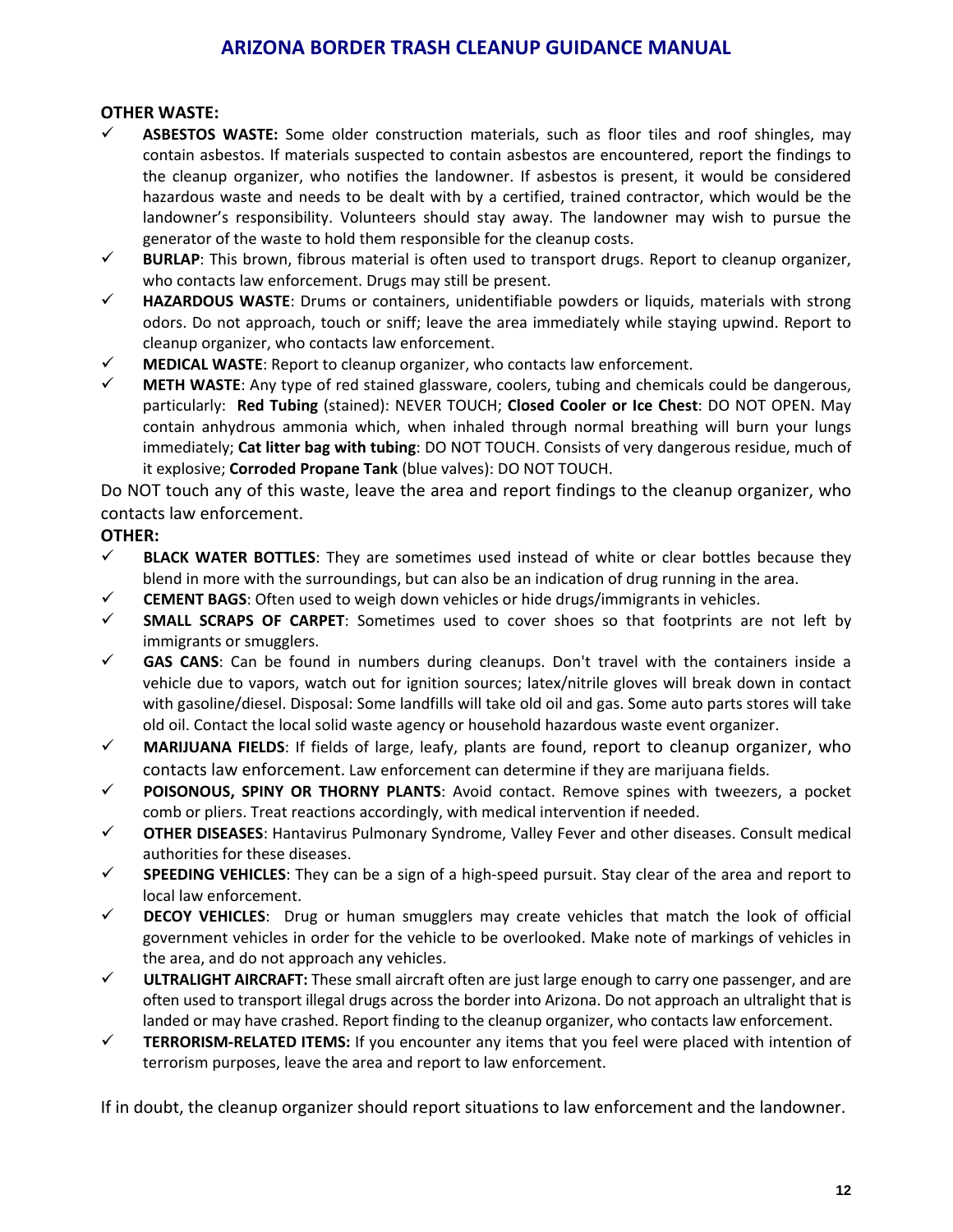# **\_\_\_\_\_\_\_\_\_\_\_\_\_\_\_\_\_\_\_\_\_\_\_\_\_\_\_\_\_\_** *CHAPTER FOUR: DISPOSING OF THE TRASH*



- Upon completion of the cleanup, ensure that all trash bags and large objects have been picked up and taken to the roll‐off or other means to take the trash to the landfill.
- $\checkmark$  Follow up with the local solid waste management department to ensure that the roll‐off was picked up and transported to the landfill appropriately and in a timely manner.
	- Ask the solid waste management department or the landfill for the final tally of weight of the roll-off with the trash, minus the weight of the roll‐off itself. This gives you the total weight of the trash

collected. If your site was divided into sub‐sites, divide the total weight by the number of sub-sites to get an average weight for each sub-site. Record this on the field forms.

- $\checkmark$  If some areas of trash were not able to be transported due to remoteness or inaccessibility, arrange for alternate means to remove the trash from the area in as timely a manner as possible. Let the property owner know.
- $\checkmark$  You may not be able to remove all areas of trash piles during a cleanup. Make note on the field form whether all trash was removed or not.

#### **\_\_\_\_\_\_\_\_\_\_\_\_\_\_\_\_\_\_\_\_\_\_\_\_\_\_\_\_\_\_\_\_\_\_\_\_\_\_\_\_\_\_\_\_\_** *RESOURCES*

*Arizona Adopt‐a‐Highway Safety Brief*, Arizona Department of Transportation and Arizona Clean & Beautiful, November 2010.



*Arizona Border Trash Web site,* [www.azbordertrash.gov.](http://www.azbordertrash.gov/)

*Borderlands Field Work Interagency Safety Training Guide*, Borderlands Management Task Force, December 2010. Available from the Tonto National Forest Safety Office at (602) 225‐5363. Leave your name, phone number, address and how many copies you need. See Working in the Desert Section ‐ "Dealing with the Weather," "Dealing with Plants, Insects and Animals," and "Preventing Diseases." Guide accompanies DVD "Working Along the United States‐Mexico Border," which can be ordered from: USDA Forest Service, Missoula Technology and Development Center, 5785 Highway 10 West, Missoula, MT 59808, (406) 329-3978 or [wo\\_mtdc\\_pubs@fs.fed.us.](mailto:wo_mtdc_pubs@fs.fed.us)

This document is provided as guidance only and is not comprehensive. For personal safety, interested volunteers should always coordinate with a governmental entity leading a cleanup event. Local law enforcement, first responders or other appropriate entity, along with cleanup organizers, should be contacted directly to report potentially criminal, medical or other urgent situations. This document can be found on the Arizona Border Trash Web site, which is a tool to inform stakeholders about conducting and documenting cleanups. Data collected through this Web site is for the sole purpose of summarizing cleanup events. The sole purpose of summer 2012